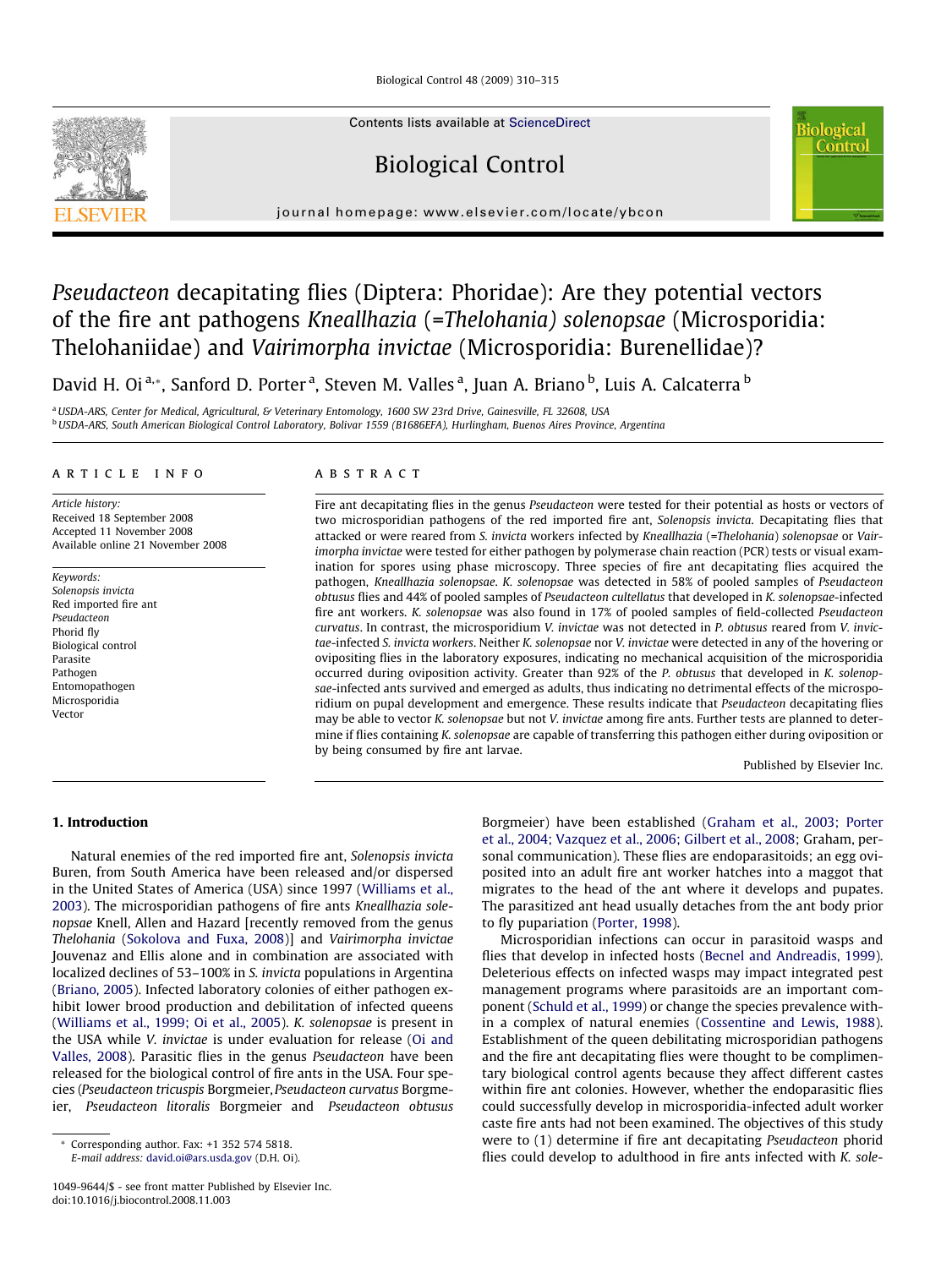nopsae or V. invictae and (2) to determine if either of the microsporidia could be found in adult flies that emerged from infected hosts. The presence of fire ant pathogens in adult flies would be particularly interesting because it opens up the possibility that these flies may vector certain fire ant diseases ([Valles and Porter, 2007](#page-5-0)).

# 2. Materials and methods

## 2.1. Vairimorpha invictae exposure

Vairimorpha invictae-infected S. invicta colonies were collected in San Javier, Santa Fe province, Argentina and shipped to the quarantine facility at the USDA-ARS Center for Medical, Agricultural and Veterinary Entomology in Gainesville, Florida in 2007. Adult worker ants from two colonies were sedated with ether and sieved through a #12 mesh to obtain large-sized ants which favor the development of P. obtusus flies. Infection rates of the sieved workers were 85% for each colony based on individual wet mounts of the workers ( $n = 20$  per colony) examined for spores by phase-contrast microscopy at 400×. Ants were divided into four, 1-g groups per colony (ca. 300–400 ants/group) and each held overnight with 1 g of brood separated from field-collected S. invicta colonies to facilitate brood adoption. Ants and brood were exposed for 3 days to P. obtusus in an attack box (see [Vogt et al., 2003\)](#page-5-0), where adult ants carry brood between harborages that constantly switch from being inaccessible (suspended above the tray) to accessible (on the tray floor). The transfer of brood between harborages overcomes the adult workers' normal behavior of hiding from ovipositing flies [\(Vogt et al., 2003](#page-5-0)).

After 3 days of exposure to flies, adult ants were separated from the brood and held in rearing containers until ant decapitation (10–25 days after initial exposure to flies). Ant heads and bodies were collected individually and held separately according to the following categories: (1) heads that could be matched definitively with bodies (head partially attached to body); (2) heads that probably belonged to particular bodies (head near body); (3) heads that could not be assigned to specific bodies. Ant bodies that could be matched with heads (categories 1 and 2) were individually examined for V. invictae spores by microscopy, thus allowing for the determination of whether flies developed in infected ants. A subsample of bodies from category 3, also were examined individually for spores by microscopy to estimate infection rates of the parasitized ants. Adult P. obtusus that emerged from the first two groups were separated by sex and grouped into samples of 7–13 individuals and tested for the presence of V. invictae by polymerase chain reaction (PCR). P. obtusus adults that emerged from unassigned heads were sexed and grouped into sets of 16–21 flies for V. invictae detection.

Female P. obtusus flies that were hovering within the trays in oviposition mode were aspirated and pooled into sets of 14 or 15. Flies were examined for the presence of V. invictae by PCR to determine if there was evidence of ovipositing flies acquiring V. invictae and thus potentially being mechanical vectors. Several groups of males were also tested in the event that venereal transmission occurred.

## 2.2. Kneallhazia solenopsae exposure

Three K. solenopsae-infected S. invicta colonies were collected from Alachua County, Florida and maintained in the laboratory. Because a sufficient number of large ants were difficult to obtain, large and the bigger media-sized worker ants were separated from the colonies by sieving, as described previously but with a #14 mesh screen, and by segregating ants with forceps. The average infection rate of the isolated workers per colony was 72% (range 65–80%,  $n = 20$  ants/colony). For each colony, separated ants were divided into two, 1-g groups (ca. 700 ants/group) and each held overnight with 1.5 g of brood separated from field-collected S. invicta colonies. Ants and brood were exposed for 3 days to P. obtusus and held for decapitation and fly emergence in the same manner as above.

Ant bodies that could be matched definitively with heads (i.e., head partially attached to body) were individually examined for K. solenopsae spores by microscopy to determine whether flies developed in infected ants. Heads that could not be definitively matched with bodies were held for emergence separately from heads from infected bodies. Samples of unmatched bodies  $(n = 59-66$ /colony) were individually examined for spores to estimate infection rates. P. obtusus that emerged from matched and unmatched heads were sexed and grouped into samples of 10–25 and 6–25 individuals, respectively and tested for the presence of K. solenopsae by PCR as described below. Hovering or ovipositing flies were collected and tested for K. solenopsae presence to test for potential vectoring capabilities or venereal transmission. Procedures followed those described for V. invictae exposures. The percentage of adult flies that successfully emerged from decapitated heads associated with infected bodies was determined.

An additional exposure of K. solenopsae-infected S. invicta to P. obtusus was made 2 months later using the methods described above. Infection rate of the isolated worker ants averaged 58%/colony (range 35-75%,  $n = 20$  ants/colony), with two of three colonies used from the previous exposure. Because fly densities were high, ants were exposed to flies for only 24 h. Flies that emerged from ant heads that could be matched definitively with infected ant bodies were collected and either frozen or preserved in 95% ethanol for further examination. Emergence rate of adult flies also was determined for heads that were matched with infected bodies. Frozen adult P. obtusus ( $n = 30$ ) were examined under phase-contrast microscopy at  $400\times$  for K. solenopsae spores in individual wet mounts. In addition, eight P. curvatus females were also examined for spores. The P. curvatus were apparently contaminants in the P. obtusus culture. Flies also were collected from unmatched heads, pooled into samples of 1, 3 or 5 flies by ant colony and sex, and examined for K. solenopsae by PCR ( $n = 20$  samples).

Small-sized (1  $g \approx 1800$  ants) workers from the same K. solenopsae-infected colonies described in the preceding paragraph were exposed for 1 day to another species of phorid fly, Pseudacteon cultellatus Borgmeier. For this exposure, heads were not matched with infected bodies. Adult flies that successfully emerged were pooled into three samples of five flies each for each ant colony and gender of fly. K. solenopsae presence was tested in a total of 18 samples by PCR. Emergence rate of adult flies from decapitated heads was determined.

Pseudacteon flies were collected in two locations in a pasture in Levy County, Florida where K. solenopsae was present in about 40% of the nests. Arbitrarily selected S. invicta nests were disturbed by inserting a shovel and creating a small cavity. Flies were aspirated as they hovered over disturbed workers. Flies were taken to the laboratory alive, anesthetized with CO<sub>2</sub>, identified to species and sexed before being preserved in 95% ethanol. The majority of the flies caught were *P. curvatus* females ( $n = 164$ ). Males of this species are rarely found at S. invicta nests ([Wuellner et al., 2002](#page-5-0)) so they were not tested. DNA was extracted from 12 pooled groups of P. curvatus, with 10–12 flies/group, and examined by multiplex PCR. In addition, 10 female and 10 male P. tricuspis were also examined in three pooled groups of six or eight flies/group.

#### 2.3. PCR detection of V. invictae and K. solenopsae

DNA was extracted from Pseudacteon flies by the method of [Val](#page-5-0)[les et al. \(2002\).](#page-5-0) Briefly, flies (2-10) were homogenized in 150  $\mu$ l of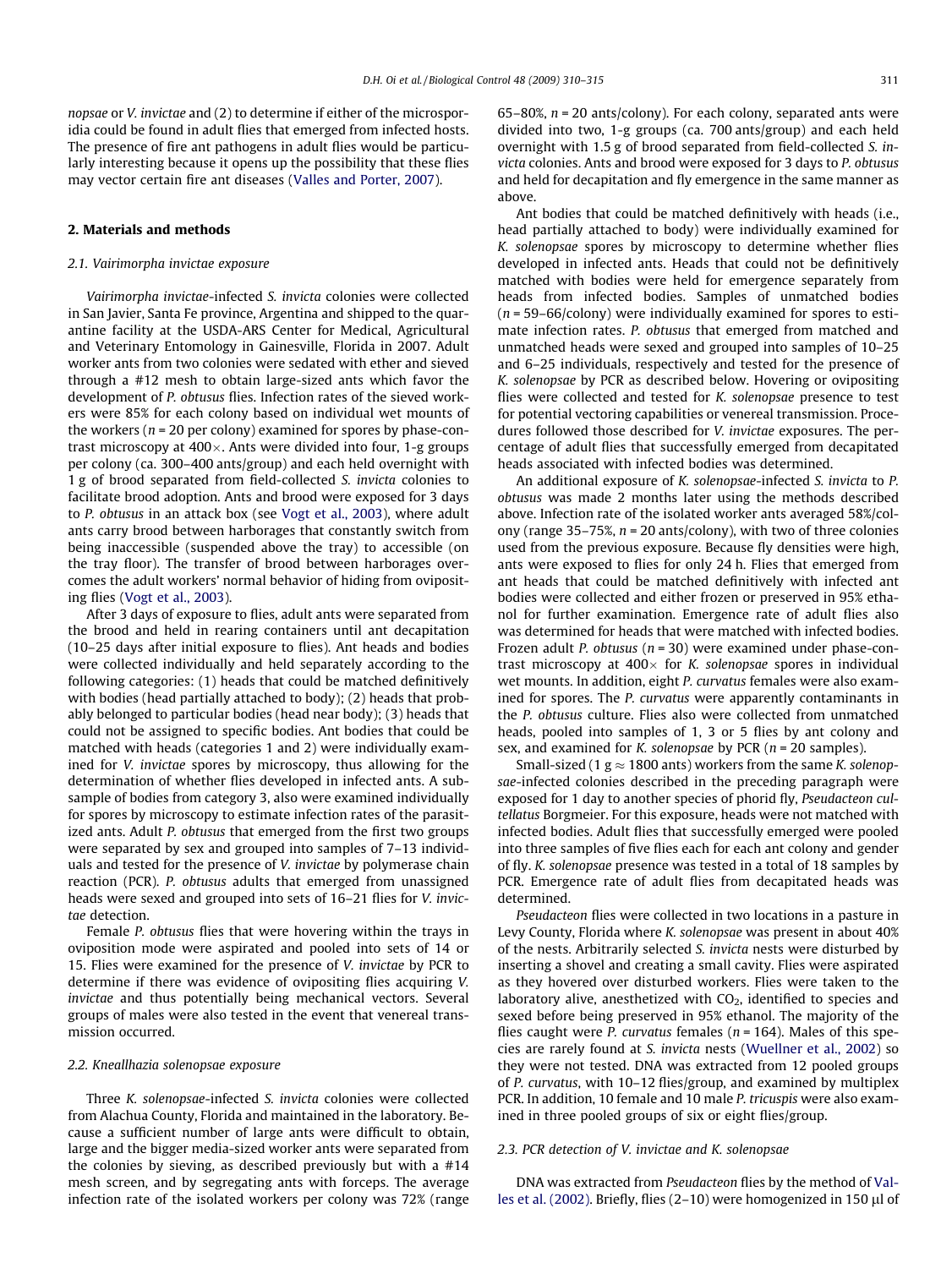lysis buffer (50 mM Tris–HCl, pH 8, 4% sodium dodecyl sulfate and 5% b-mercaptoethanol) in a 1.5 ml microcentrifuge tube with a disposable plastic pestle for 15 s and the mixture was incubated at 100 $\degree$ C for 15 min. The mixture was allowed to cool on ice for 1 min, followed by the addition of 200 µl of phenol:chloroform:isoamyl alcohol (Tris–HCl-saturated, pH 8). The mixture was mixed by inversion and centrifuged at room temperature for 5 min at 16,000g. The supernatant was removed and nucleic acids precipitated with ice-cold isopropanol and the pellets were washed twice with 70% ethanol. Pellets were dried at 37 °C, and resuspended in 30 µl of TE buffer (10 mM Tris-HCl, 1 mM EDTA, pH 8).

Detection of K. solenopsae and V. invictae in Pseudacteon flies was accomplished by PCR. Examination of P. obtusus for V. invictae was conducted as described by [Valles et al. \(2004\).](#page-5-0) Briefly, oligonucleotide primers p90 (5'-CACGAAGGAGGATAACCACGGT) and p93 (5'-CGCAATCAGTCTGTGAATCTCTTCA), specific for the V. invictae 16S small subunit ribosomal DNA gene were used to detect V. invictae. DNA integrity was verified by subsequent PCR analysis with oligonucleotide primers for conserved regions of phorid fly 18S ribosomal subunit (P800: 5'-GTAGTACACCTATACATTGGGTTCGTAC ATTACTCTA and P801: 5'-ATAAGTTTCAACGCTATAATCCTGAAAG  $CATC$ ).

For K. solenopsae detection, multiplex PCR was conducted [\(Valles](#page-5-0) [et al., 2002\)](#page-5-0). Oligonucleotide primers specific to the small subunit ribosomal DNA gene ([Moser et al., 1998, 2000; Valles et al., 2002;](#page-5-0) Accession No.: AF031538) of K. solenopsae (P1: 5'-CGAAGCATGAA AGCGGAGC and P2: 5'-CAGCATGTATATGCACTACTGGAGC) and the Gp-9 gene ([Krieger and Ross, 2002; Valles and Porter, 2003](#page-4-0); Accession No.: AF459414) of S. invicta (P7: 5'-TAAAATTCCAAATCTAGG CTTTCGC and P8: 5'-CAAACATGAGAGTGCAGTGTGAACA) were included in the same reaction. PCR for the detection of the microsporidia was conducted by the hot start method in a PTC 100 thermal cycler (MJ Research, Waltham, MA). K. solenopsae-specific thermal cycling was as follows: 1 cycle at 94 °C for 2 min, then 35 cycles at 94 °C for 15 s, 55 °C for 15 s and 68 °C for 30 s, followed by a final elongation step of 5 min at 68 °C. V. invictae-specific thermal cycling was conducted as follows: 1 cycle at 94 °C for 2 min, then 35 cycles at 94 °C for 15 s, 55 °C for 15 s and 68 °C for 45 s, followed by a final elongation step of 5 min at 68 °C. The reactions were conducted in a 25 µl volume containing 2 mM MgCl<sub>2</sub>, 200 µM dNTP mix, 0.5 U of Platinum Taq DNA polymerase (Invitrogen, Carlsbad, CA),  $0.4 \mu M$ of each primer and 50 ng of the genomic DNA preparation. PCR products were separated on a 1% agarose gel and visualized by ethidium bromide staining. For all experiments, positive and negative controls were run alongside treatments. Presence of K. solenopsae DNA yielded a 318 nucleotide band while V. invictae DNA would yield a 791 nucleotide band.

Fly samples testing positive by PCR for K. solenopsae were reamplified with oligonucleotide primers specific for three different K. solenopsae genes. Amplicons from these reactions were cloned and sequenced to verify their identity. The three K. solenopsae genes (and oligonucleotide primers used to amplify them) included the 16S rDNA gene (P1 and P2, Genbank Accession No.: AF031538), an uncharacterized integral membrane protein gene (P383: 5'-GCG GAAACCAGCCATAAAAGAGGCGGATGA and P386: 5'-CCTGCTTTTT ATCTGCAAGCATAGACATTGGTGTAAGTT, Genbank Accession No.: EH413084) and a 14-3-3 protein gene (P377: 5′-GAGCAGAAAGATA TGAAGAAATGGTGAAAGGAGTCAA and P380: 5'-ATATTCAACGCTTC TTCGCAAATATCACACAATTCC, Genbank Accession No.: EH413075; [Valles et al., 2008\)](#page-5-0). Amplification conditions with the integral membrane protein- and 14–3–3 protein-specific oligonucleotide primers were as follows: 1 cycle at 94 °C for 2 min, then 35 cycles at 94 °C for 15 s, 67 °C for 15 s and 68 °C for 30 s, followed by a final elongation step of 5 min at 68 °C. Amplicons were ligated into the pCR4-TOPO vector, transformed into TOP10 competent cells (Invitrogen) and

sequenced by the Interdisciplinary Center for Biotechnology Research (University of Florida).

#### 3. Results

#### 3.1. Vairimorpha invictae exposure

Vairimorpha invictae was not detected in any of the P. obtusus adults that were reared ( $n = 25$ ) or most likely reared ( $n = 33$ ) from V. invictae-infected S. invicta workers. Similarly, there was no evidence of V. invictae infection in flies that emerged from head capsules that could not be matched with their bodies ( $n = 334$ , Table 1). The infection rate of the unmatched ant bodies, which was estimated from matched and unmatched headless ants was 87% (82/ 94). Thus, a large number of the 334 pupae from unmatched heads almost certainly came from infected workers. V. invictae also was not detected in hovering or ovipositing flies collected during fly access to infected S. invicta [\(Table 2](#page-3-0)). Hence, there was no evidence for P. obtusus mechanically vectoring V. invictae or for mechanical venereal transmission.

## 3.2. Kneallhazia solenopsae exposure

Pseudacteon obtusus flies that emerged from K. solenopsae-infected S. invicta worker ants tested positive for K. solenopsae by PCR ([Fig. 1\)](#page-3-0); an amplicon of anticipated size (318 nucleotides with K. solenopsae rDNA small subunit-specific oligonucleotide primers) was observed in 80% of pooled groups in the first trial and 35% in the second trial [\(Table 3](#page-3-0)). K. solenopsae was also detected in 44% of the pooled samples of P. cultellatus ([Table 4\)](#page-3-0). No corresponding amplification was observed with the ant-specific (Gp-9 gene) oligonucleotide primers indicating that contamination of the flies with ant (or K. solenopsae) DNA did not occur. No amplification was observed in the negative control and S. invicta-specific and K. solenopsae-specific amplicons were generated in the positive control further indicating that the assay was free of contamination and working properly. K. solenopsae was not detected in P. obtusus collected in attack trays during exposure to infected S. invicta workers in the laboratory [\(Table 2](#page-3-0)). The percentage of P. obtusus adults that emerged from heads associated with K. solenopsae-infected S. invicta bodies was 94.8% (91/96) for the first trial and 92.8% (142/153) for the second trial. K. solenopsae was detected in 75% of the bodies matched with decapitated heads in trial 1 and 69% in trial 2. The emergence rate for P. cultellatus was 70.4% (145/206) from head capsules that were not specifically associated with infected ant bodies.

One of the S. invicta colonies (colony #26) used in the V. invictae exposures was also infected with K. solenopsae, having 46.5% (20/

Table 1

Number of Pseudacteon obtusus with Vairimorpha invictae that emerged from Solenopsis invicta heads that were associated with V. invictae-infected ant bodies.

| Association of ant heads and bodies                                  | Samples with V. invictae/no. samples<br>tested (total no. of flies) |         |           |
|----------------------------------------------------------------------|---------------------------------------------------------------------|---------|-----------|
|                                                                      | Female                                                              | Male    | Total     |
| Flies from heads matched with infected<br>ant bodies                 | 0/2(17)                                                             | 0/1(8)  | 0/3(25)   |
| Flies from heads near infected ant bodies                            | 0/2(26)                                                             | 0/1(7)  | 0/3(33)   |
| Flies from unmatched heads with a 77%<br>infection rate <sup>a</sup> | 0/8(162)                                                            | 0/4(81) | 0/12(243) |
| Flies from unmatched heads with a 96%<br>infection rate <sup>b</sup> | 0/3(59)                                                             | 0/2(32) | 0/5(91)   |

7–21 flies per sample.

Infection rate based on subsample of 44 headless ant bodies (colony  $#26$ ).

<sup>b</sup> Infection rate based on subsample of 47 headless ant bodies (colony #49).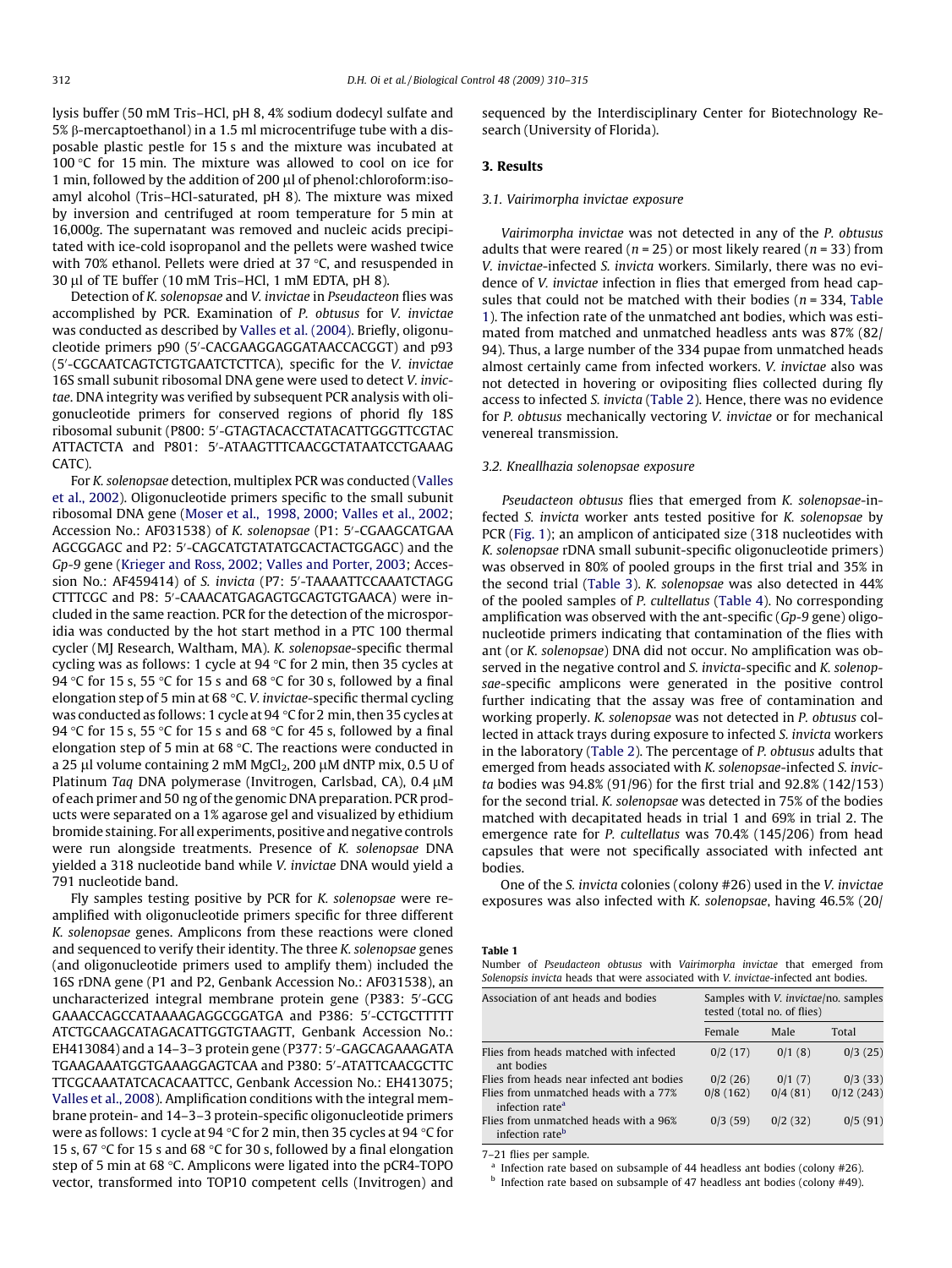#### <span id="page-3-0"></span>Table 2

Number of infected pooled samples of Pseudacteon obtusus collected while hovering near and/or within trays containing Vairimorpha invictae and/or Kneallhazia solenopsae-infected Solenopsis invicta.

| Pathogen and % infection of S. <i>invicta</i><br>$(avg \pm SD)$ exposed | No. infected samples/total no. of samples <sup>a</sup><br>(total flies) |                    |  |
|-------------------------------------------------------------------------|-------------------------------------------------------------------------|--------------------|--|
|                                                                         | Female                                                                  | Male               |  |
| V. <i>invictae</i> $(85 \pm 0)$<br>K. solenopsae $(72 \pm 8)$           | 0/4(59)<br>0/4(46)                                                      | 0/3(29)<br>0/2(79) |  |

<sup>a</sup> 9–15 flies per sample.



Fig. 1. Representative agarose gel separation of amplicons generated from multiplex PCR detection of the Kneallhazia solenopsae 16S gene (318 nucleotides) and the Solenopsis invicta Gp-9 gene (494 nucleotides) using DNA isolated from Pseudacteon obtusus adult flies developing in K. solenopsae-infected S. invicta workers as template. DNA samples in lanes 1 through 10 were from pooled groups of flies  $(n = 10)$ . Lanes 1, 5 and 10 were from female flies and lanes 2–4 and 6–9 were from male flies. Lane 11 is a positive control (S. invicta infected with K. solenopsae) and lane 12 is a negative template control. The 318 nucleotide amplicons represent positive detection of K. solenopsae (which was confirmed by sequence analysis) and the 494 nucleotide amplicon was positive detection of the S. invicta Gp-9 gene.

#### Table 3

Number of pooled samples of Pseudacteon obtusus adults with Kneallhazia solenopsae that emerged from K. solenopsae-infected Solenopsis invicta workers from two trials.

| Association of ant heads and bodies                                | Samples with K.<br>solenopsae/no. samples<br>tested (total flies) |             |
|--------------------------------------------------------------------|-------------------------------------------------------------------|-------------|
|                                                                    | Female                                                            | Male        |
| First trial <sup>a</sup>                                           |                                                                   |             |
| Flies from heads matched with infected ant bodies                  | 2/2(22)                                                           | 2/2(50)     |
| Flies from unmatched heads with a 65% infection rate <sup>b</sup>  | 1/2(16)                                                           | 2/4(73)     |
| Flies from unmatched heads with a 80% infection rate <sup>b</sup>  | 2/2(26)                                                           | 3/3(61)     |
| Flies from unmatched heads with an 70% infection rate <sup>b</sup> | 0/1(11)                                                           | 4/4(80)     |
| Second trial <sup>c</sup>                                          |                                                                   |             |
| Flies from unmatched heads with a 35% infection rate <sup>b</sup>  | 1/3(7)                                                            | 0/4(12)     |
| Flies from unmatched heads with a 75% infection rate <sup>b</sup>  | 3/4(12)                                                           | 1/4(12)     |
| Flies from unmatched heads with an 65% infection rate <sup>b</sup> | 0/1(3)                                                            | 2/4(12)     |
| Total (both trials)                                                | 9/15(97)                                                          | 14/25 (300) |

<sup>a</sup> 6–25 flies per sample.

**b** Infection rate based on 20 individuals per colony obtained from ants selected for exposure to flies.

 $c$  1, 3 or 5 flies per sample.

43) of the decapitated ants infected with K. solenopsae. DNA extracted from fly samples used in the V. invictae exposure was subsequently tested for K. solenopsae resulting in four of 12 samples positive for K. solenopsae. Among field-collected flies, K. solenopsae was detected in 17% of 12 pooled groups of P. curvatus, but not detected in three groups of P. tricuspis.

Blast ([Altschul et al., 1997](#page-4-0)) analysis of the sequences from the K. solenopsae-positive flies indicated significant identity (99.1–100%

#### Table 4

Number of samples of Pseudacteon cultellatus adults with Kneallhazia solenopsae that emerged from K. solenopsae-infected Solenopsis invicta.

| Association of ant heads and bodies                                                                                                                                                                          | Samples with K.<br>solenopsae/no. samples<br>tested <sup>a</sup> (total flies) |                               |
|--------------------------------------------------------------------------------------------------------------------------------------------------------------------------------------------------------------|--------------------------------------------------------------------------------|-------------------------------|
|                                                                                                                                                                                                              | Female                                                                         | Male                          |
| Flies from unmatched heads with a 35% infection rate <sup>b</sup><br>Flies from unmatched heads with a 75% infection rate <sup>b</sup><br>Flies from unmatched heads with an 65% infection rate <sup>b</sup> | 0/2(10)<br>3/4(20)<br>1/3(3)                                                   | 1/3(15)<br>3/3(15)<br>0/3(12) |
| Total                                                                                                                                                                                                        | 4/9(33)                                                                        | 4/9(42)                       |

<sup>a</sup> 1, 3 or 5 flies per sample.

**b** Infection rate based on 20 individuals per colony obtained from ants selected for exposure to flies.

for P. curvatus; 99.1–99.7% for P. obtusus) with the small subunit rDNA gene of K. solenopsae (Accession No.: AF031538). These data confirm that the amplicons generated from P. curvatus and P. obtusus were from K. solenopsae. Indeed, amplification was accomplished with oligonucleotide primers specific for two additional K. solenopsae genes (integral membrane protein and 14–3–3 protein) from P. curvatus and P. obtusus; these sequences were also identical to K. solenopsae (data not shown).

#### 4. Discussion

This is the first report of a fire ant-infecting pathogen being detected in parasitoid flies of fire ants. Previous tests with a fire ant virus in Pseudacteon flies were negative ([Valles and Porter, 2007\)](#page-5-0). In the laboratory, P. obtusus that developed in K. solenopsae-infected S. invicta workers acquired the microsporidium in the majority of the pooled samples. K. solenopsae was not detected in any of the hovering or ovipositing flies, indicating that there was no mechanical acquisition of the microsporidium during oviposition and that flies were not infected prior to exposure to the infected fire ants. K. solenopsae was also found in two other species of fly, P. cultellatus in laboratory exposure and P. curvatus, which was collected in a field site where K. solenopsae was present.

To estimate the individual infection rate from the observed proportion of negative pooled samples (Table 3), we used the following equation:  $X = 1 - P^{1/n}$ , where  $X =$  the estimated individual infection rate;  $P =$  the proportion of negative pooled samples;  $n =$  mean number of individuals per pooled sample. This equation is based on the principle that the probability of a negative event occurring n consecutive times is the product of the probability of each individual event. The nth root of  $P$  is the probability of the individual event. The results of this equation are an approximation because  $n$  is a mean rather than a constant number. The proportion of positive individuals in P. obtusus in the first laboratory trial was estimated to be approximately 9%  $(1-[0.20^{1/17}]$ , based on a mean of 17 flies per pooled sample [range 6–25], with 20% of samples being negative and assuming no false negatives). In the second trial with P. obtusus, two of 10 individual flies were positive (20%) and five of 10 pooled samples of 3–5 flies were negative indicating about a 13% positive rate.  $(1-[0.50^{1/4.8}])$ , based on a mean of 4.8 flies per sample and 50% of pooled groups being negative). Since about 70% of the ants were infected (Table 3) and only 9– 20% of the flies were positive, it appears that most of the flies developing in infected ants do not acquire the pathogen. An alternate explanation is that most of the fly larvae developing in infected workers do not survive. While this cannot be ruled out entirely, fly production from the infected fire ant workers was equivalent to that normally seen with uninfected workers, and the percentage of infected ant bodies associated with fly puparia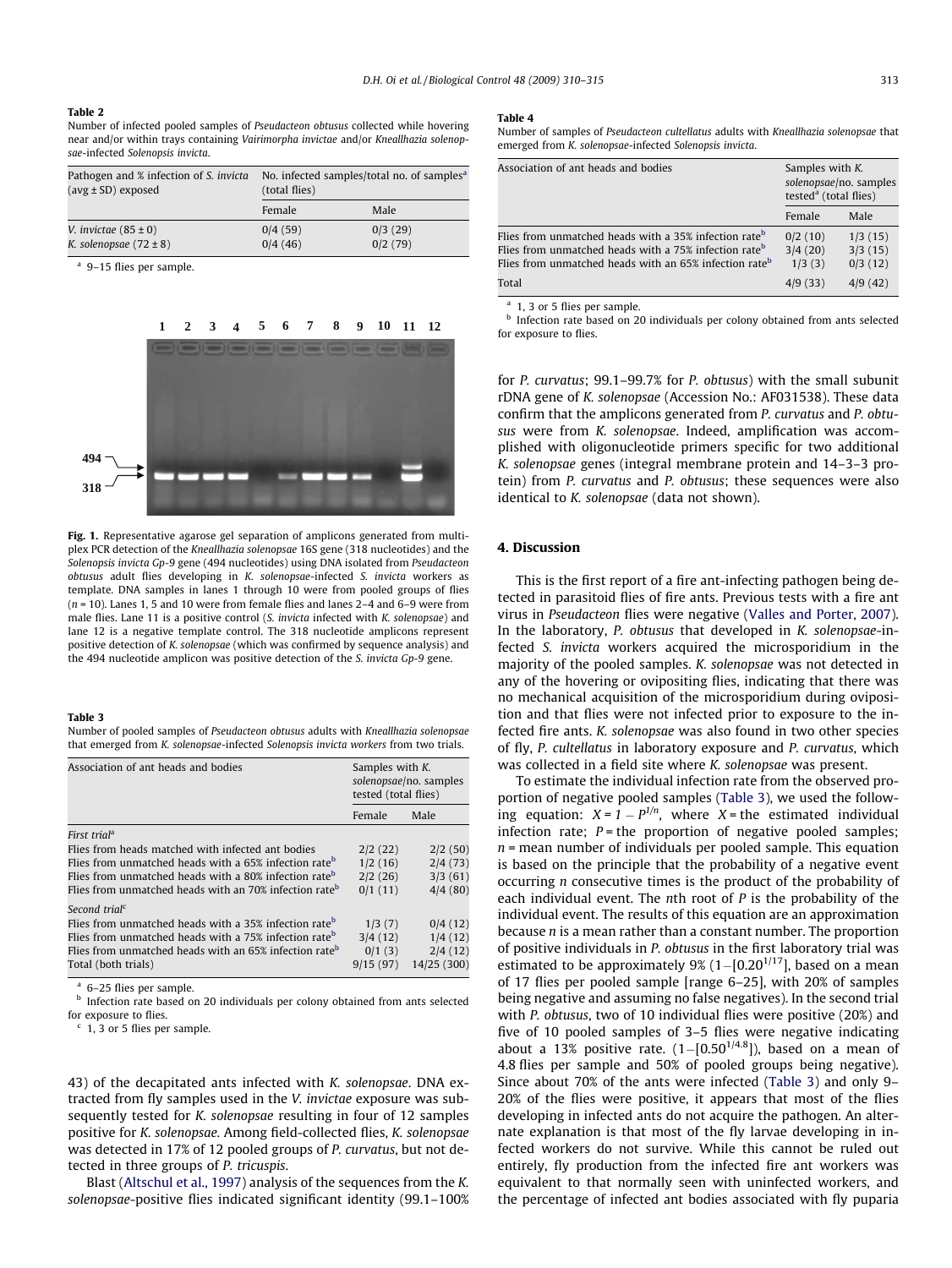<span id="page-4-0"></span>in heads (71%) was about the same as the percentage of exposed workers that were infected (65%).

Contrary to findings of K. solenopsae in Pseudacteon flies, V. invictae was not detected in any of the P. obtusus that were reared from V. invictae-infected ants nor from flies that were collected during the exposure to infected ants. Similarly, in Buenos Aires, Argentina, V. invictae-infected colonies of Solenopsis richteri Forel were collected and exposed to field populations of Pseudacteon flies. V. invictae was not detected by PCR in either flies collected flying above the S. richteri or from adult flies reared from the exposed colonies. However, V. invictae infection levels were reported to be very low in the exposed colonies (Calcaterra and Briano, 2005). Evidence of K. solenopsae but not V. invictae in flies reared from workers infected with both microsporidia suggests different life cycles and host interactions between the microsporidia and the flies. Dedeine et al. (2005) found Wolbachia variants in several species of Pseudacteon flies. However, all of the variants in the flies were different from the Wolbachia variants found in their fire ant hosts. Hence, there was no evidence of Wolbachia transmission between these fire ant parasitoids and host.

Whether fly cells are actually infected by K. solenopsae or if spores are simply being ingested by the flies during larval development needs further investigation. K. solenopsae has been detected by PCR in the heads of adult fire ants (SMV, unpublished data) and spores of both K. solenopsae (free spores, meiospores and megaspores) and V. invictae (free spores and meiospores) have been observed by microscopy in their heads (DHO, unpublished data). Thus, spores are available for ingestion by fly larvae and K. solenopsae megaspores have been observed in whole body wet mounts of P. obtusus (DHO, unpublished data). Accordingly, infection appears to be a likely event because K. solenopsae is detected and V. invictae is not. If ingestion of spores was causing positive detection, both microsporidia would be expected to be detected. Microsporidia have been reported to infect parasitoid cells (direct infection) after developing in infected hosts (Andreadis, 1980; Own and Brooks, 1986; Brooks, 1993; Schuld et al., 1999; Futerman et al., 2006). In addition, indirect infection has been documented, where non-digestible spores accumulated in the alimentary canal. This has been reported in immature, parasitic tachinid flies (Cossentine and Lewis, 1986), as well as in several parasitic hymenoptera (Brooks, 1993; Hoch et al., 2000). In both direct and indirect infections, parasitoids were negatively impacted, including one or several effects such as higher larval mortality, reduced adult emergence, shorter adult longevity and reduced fecundity (Brooks, 1993; Own and Brooks, 1986; Siegel et al., 1986; Futerman et al., 2006). P. obtusus emergence from infected S. invicta was greater than 92%. While this was higher than the usual emergence rate of 85%, it was within the range of P. obtusus emergence in laboratory reared flies, and development time was also normal (SDP, unpublished data). This suggested that parasitoid development during the pupal stage was not negatively impacted when the host was infected.

Parasitoid vectoring of microsporidia via oviposition, either by a contaminated ovipositor, or possibly by injection of spores has been reported in hymenopteran parasitoids (Brooks, 1993; Becnel and Andreadis, 1999). The possibility of Pseudacteon flies transmitting K. solenopsae is an important aspect that we plan to examine in the future. Field transmission of K. solenopsae to fire ant colonies by the transfer of infected fire ant brood has been demonstrated in non-territorial, polygyne fire ant colonies ([Williams et al., 1999;](#page-5-0) [Oi and Williams, 2003; Oi et al., 2008](#page-5-0)). However, [Valles and Briano](#page-5-0) [\(2004\)](#page-5-0) reported nearly half of surveyed Argentine fire ant colonies with K. solenopsae were monogyne ( $n = 20$ ), whereas in the USA natural sustained infections in monogyne populations are infrequent ([Oi et al., 2004; Milks et al., 2008; Fuxa et al., 2005; Oi](#page-5-0) [and Valles, 2008\)](#page-5-0). Field transmission by Pseudacteon flies could potentially explain, at least partially, this discrepancy between polygyne and monogyne infection rates between Argentina and the USA, because decapitating flies are still much more common in South America than they are in the USA. Another possible route of infection that needs to be investigated is the consumption of flies with K. solenopsae spores that were scavenged or captured by fire ants. In the laboratory, 60–90% of flies die or are captured after only a few hours of attacking fire ant workers. Discovery of a natural vector of K. solenopsae would advance the understanding of the life cycle and epidemiology of K. solenopsae and possibly improve its utilization as a biological control agent for fire ants.

## Acknowledgments

The assistance of D. Hall, Y. Hashimoto, S. Knue, E. Mena, C. Strong, C. Vann and P. Wheeler (all currently or formerly with the USDA-ARS Center for Medical, Agricultural and Veterinary Entomology, Gainesville, FL), S. Cabrera and L. Varone (USDA-ARS South American Biological Control Laboratory) was greatly appreciated. We also thank Pug Whitehurst for access to the field site. Reviews of a draft of the manuscript were graciously provided by R. Pereira (University of Florida) and L. Graham (Auburn University). Mention of trade names or commercial products in this article is solely for the purpose of providing specific information and does not imply recommendation or endorsement by the US Department of Agriculture.

## References

- Altschul, S.F., Madden, T.L., Schaffer, A.A., Zhang, J., Zhang, Z., Miller, W., Lipman, D.J., 1997. Gapped BLAST and PSI-BLAST: a new generation of protein database search programs. Nucleic Acids Research 25, 3389–3402.
- Andreadis, T.G., 1980. Nosema pyrausta infection in Macrocentrus grandii, a braconid parasite of the European corn borer, Ostrinia nubilalis. Journal of Invertebrate Pathology 35, 229–233.
- Becnel, J.J., Andreadis, T.G., 1999. Microsporidia in insects. In: Wittner, M., Weiss, L.M. (Eds.), The Microsporidia and Microsporidiosis. American Society of Microbiology Press, Washington, DC, pp. 447–501.
- Briano, J.A., 2005. Long-term studies of the red imported fire ant, Solenopsis invicta, infected with the microsporidia Vairimorpha invictae and Thelohania solenopsae in Argentina. Environmental Entomology 34, 124–132.
- Brooks, W.M., 1993. Host–parasitoid–pathogen interactions. In: Beckage, N.E., Thompson, S.N., Federici, B.A. (Eds.), Parasites and Pathogens of Insects Vol. 2: Pathogens. Academic Press, San Diego, CA, pp. 231–272.
- Calcaterra, L.A., Briano, J.A., 2005. Pseudacteon flies as a microsporidia vector. Annual Report South American Biological Control Laboratory: Imported Fire Ants, pp. 94–125.
- Cossentine, J.E., Lewis, L.C., 1986. Impact of Vairimorpha necatrix, Vairimorpha sp. (Microspora: Microsporida) on Bonnetia comta within Agrotis ipsilon (Lepidoptera: Noctuidae) hosts. Journal of Invertebrate Pathology 47, 303–309.
- Cossentine, J.E., Lewis, L.C., 1988. Impact of Nosema pyrausta, Nosema sp., and a nuclear polyhedrosis virus on Lydella thompsoni within infected Ostrinia nubilalis hosts. Journal of Invertebrate Pathology 51, 126–132.
- Dedeine, F., Ahrens, M., Calcaterra, L., Shoemaker, D.D., 2005. Social parasitism in fire ants (Solenopsis spp.): a potential mechanism for interspecies transfer of Wolbachia. Molecular Ecology 14, 1543–1548.
- Futerman, P.H., Layen, S.J., Kotzen, M.L., Franzen, C., Kraaijeveld, A.R., Godfray, H.C.J., 2006. Fitness effects and transmission routes of a microsporidian parasite infecting Drosophila and its parasitoids. Parasitology 132, 479–492.
- Fuxa, J.R., Sokolova, Y.Y., Milks, M.L., Richter, A.R., Williams, D.F., Oi, D.H., 2005. Prevalence, spread, and effects of the microsporidium Thelohania solenopsae released into populations with different social forms of the red imported fire ant (Hymentoptera: Formicidae). Environmental Entomology 34, 1139–1149.
- Gilbert, L.E., Barr, C.L., Calixto, A.A., Cook, J.L., Drees, B.M., Lebrun, E.G., Patrock, R.J.W., Plowes, R.M., Porter, S.D., Puckett, R.T., 2008. Introducing phorid fly parasitoids of red imported fire ant workers from South America to Texas: outcomes vary by region and by Pseudacteon species released. Southwestern Entomologist 33, 15–29.
- Graham, L.C., Porter, S.D., Pereira, R.M., Dorough, H.D., Kelley, A.T., 2003. Field releases of the decapitating fly Pseudacteon curvatus (Diptera: Phoridae) for control of imported fire ants (Hymenoptera: Formicidae) in Alabama, Florida, and Tennessee. Florida Entomologist 86, 334–339.
- Hoch, G., Schopf, A., Maddox, J.V., 2000. Interactions between an entomopathogenic microsporidium and the endoparasitoid Glyptapanteles liparidis within their host, the gypsy moth larva. Journal of Invertebrate Pathology 75, 59–68.
- Krieger, M.J.B., Ross, K.G., 2002. Identification of a major gene regulating complex social behavior. Science 295, 328–332.